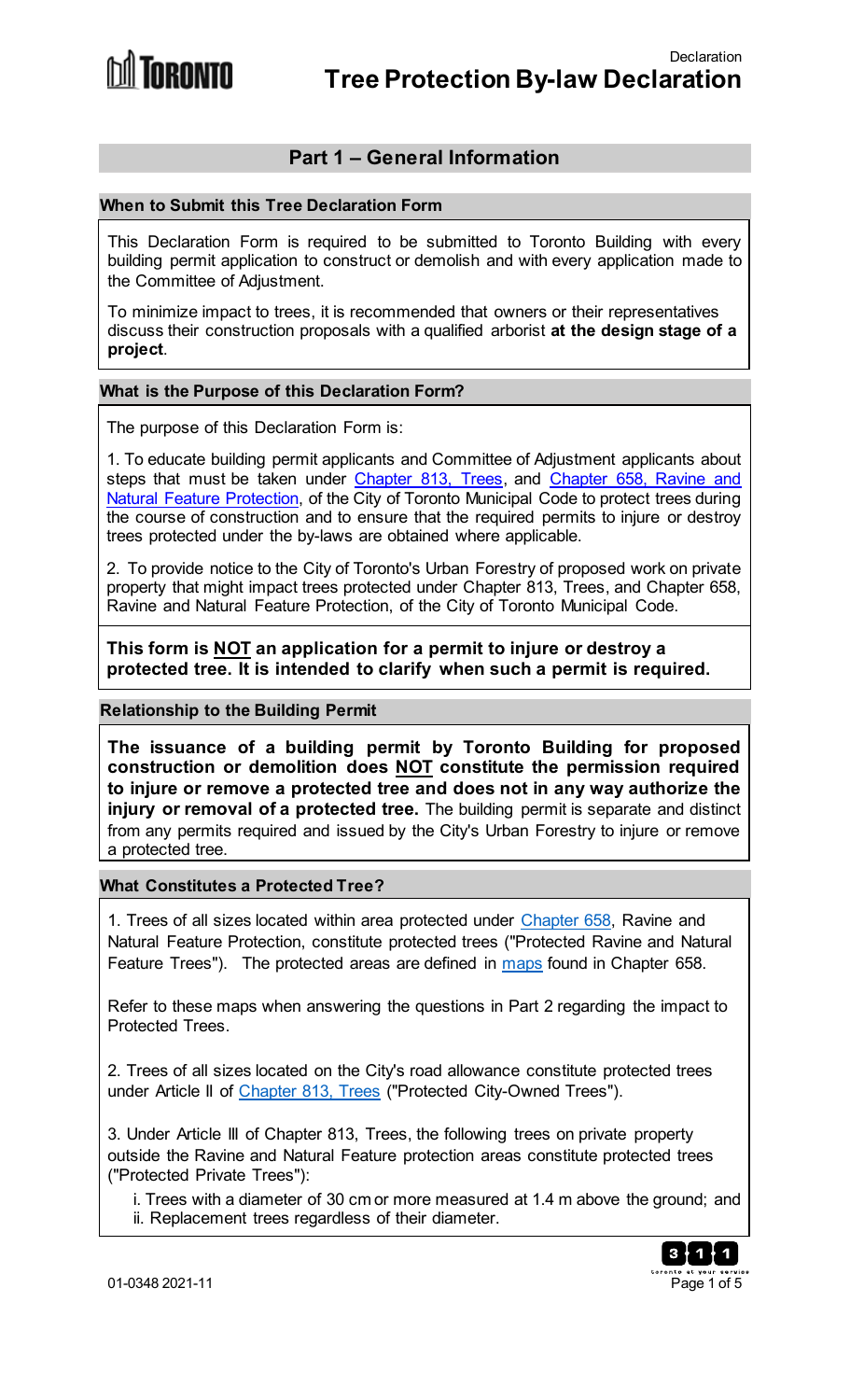#### **When is Permit Required from Urban Forestry?**

Where construction activity is proposed, a permit to injure or remove a tree is required where any of the following occur:

- i) Construction activity within a **[Tree Protection Zone](https://www.toronto.ca/data/parks/pdf/trees/tree-protection-specs.pdf)** of a Protected Tree
- 
- ii) A Protected Tree will be removed as a result of construction activity and/or<br>iii) Proposed construction activity will result in the placement of fill or change Proposed construction activity will result in the placement of fill or changes to grade within the Tree Protection Zone or within ravine and natural feature protected area.

"Construction activity" includes but is not limited to: building, construction, demolition work, excavation, trenching and boring, any utility installation work, placement of fill or surface treatment, storage of construction materials or equipment, storage of soil, construction waste or debris, landscaping and movement of vehicles and equipment.

Refer to these definitions when answering questions in Part 2 regarding the impact to Protected Trees.

#### **What are Tree Protection Zones?**

| <b>Tree Protection Zones</b>                                                                               |                                                          | <b>Minimum Protection</b><br><b>Distances Required</b> |                                                       |  |  |
|------------------------------------------------------------------------------------------------------------|----------------------------------------------------------|--------------------------------------------------------|-------------------------------------------------------|--|--|
| This chart shows minimum required<br>distances for determining a tree<br>protection zone (e.g. for a 40 cm | <b>Trunk</b><br><b>Diameter</b><br>$(DBH)*$              | City-owned<br>and<br><b>Private</b>                    | <b>Ravine and</b><br><b>Natural</b><br><b>Feature</b> |  |  |
| diameter tree, all construction activity<br>must be kept at least 2.4 m away                               | $\overline{5}$ 10 cm                                     | <b>Trees</b><br>1.2 m                                  | <b>Trees</b><br>$\overline{1}$ .2 m                   |  |  |
| from Protected City-owned and                                                                              | 10-29 cm                                                 | 1.8 <sub>m</sub>                                       | 3.6 <sub>m</sub>                                      |  |  |
| Protected Private trees, and 4.8 m                                                                         | 30-40 cm                                                 | 2.4 <sub>m</sub>                                       | 4.8 <sub>m</sub>                                      |  |  |
| away from Protected Ravine and                                                                             | 41-50 cm                                                 | 3.0 <sub>m</sub>                                       | 6.0 <sub>m</sub>                                      |  |  |
| Natural Feature trees). Tree                                                                               | 51-60 cm                                                 | 3.6 <sub>m</sub>                                       | $7.2 \text{ m}$                                       |  |  |
| protection distances are to be                                                                             | 61-70 cm                                                 | 4.2 m                                                  | 8.4 <sub>m</sub>                                      |  |  |
| measured from the outside edge of                                                                          | 71-80 cm                                                 | 4.8 <sub>m</sub>                                       | 9.6 <sub>m</sub>                                      |  |  |
| the tree base.                                                                                             | 81-90 cm                                                 | 5.4 <sub>m</sub>                                       | 10.8 <sub>m</sub>                                     |  |  |
| <u>Note:</u>                                                                                               | 91-100 cm                                                | 6.0 <sub>m</sub>                                       | $12.0 \text{ m}$                                      |  |  |
| Urban Forestry may require a                                                                               | * diameter measured at 1.4 m above the                   |                                                        |                                                       |  |  |
| larger Tree Protection Zone for                                                                            | ground. To measure a tree's DBH, measure                 |                                                        |                                                       |  |  |
| some trees, depending on site                                                                              | the circumference of the trunk at 1.4 m above            |                                                        |                                                       |  |  |
| conditions.                                                                                                | ground level and divide the number by $\pi$<br>(3.1416). |                                                        |                                                       |  |  |

Refer to the above table when answering the questions in Part 2 regarding the impact to Protected Trees.

#### **What are the Standards for Tree Protection Barriers?**

Tree protection barriers must be installed in accordance with the City of Toronto's [Tree Protection Policy and Specifications for Construction Near Trees](https://www.toronto.ca/legdocs/municode/1184_658.pdf)*.*

#### **Faliure to Comply with the By-laws**

A failure to comply with [Chapter 813](https://www.toronto.ca/legdocs/municode/1184_813.pdf) and/or [Chapter 658](https://www.toronto.ca/legdocs/municode/1184_658.pdf) may result in enforcement action including but not limited to the issuance of an Order to Comply and prosecution. Further, contravention inspection fees are applied to each Protected Tree that has been injured, removed or destroyed without a permit from Urban Forestry. If contravention inspection fees are not paid within 90 days of the issuance of an Order to Comply, Urban Forestry will collect the contravention inspection fees by adding them to the tax roll for the property as per section 441-9 of [Chapter 441, Fees,](https://www.toronto.ca/legdocs/municode/1184_441.pdf) of the City of Toronto Municipal Code. Further, if convicted of an offence under these by-laws, you may be liable for: 1) a minimum fine of \$500.00 per tree to a maximum fine of \$100,000.00, and 2) a special fine of \$100,000.00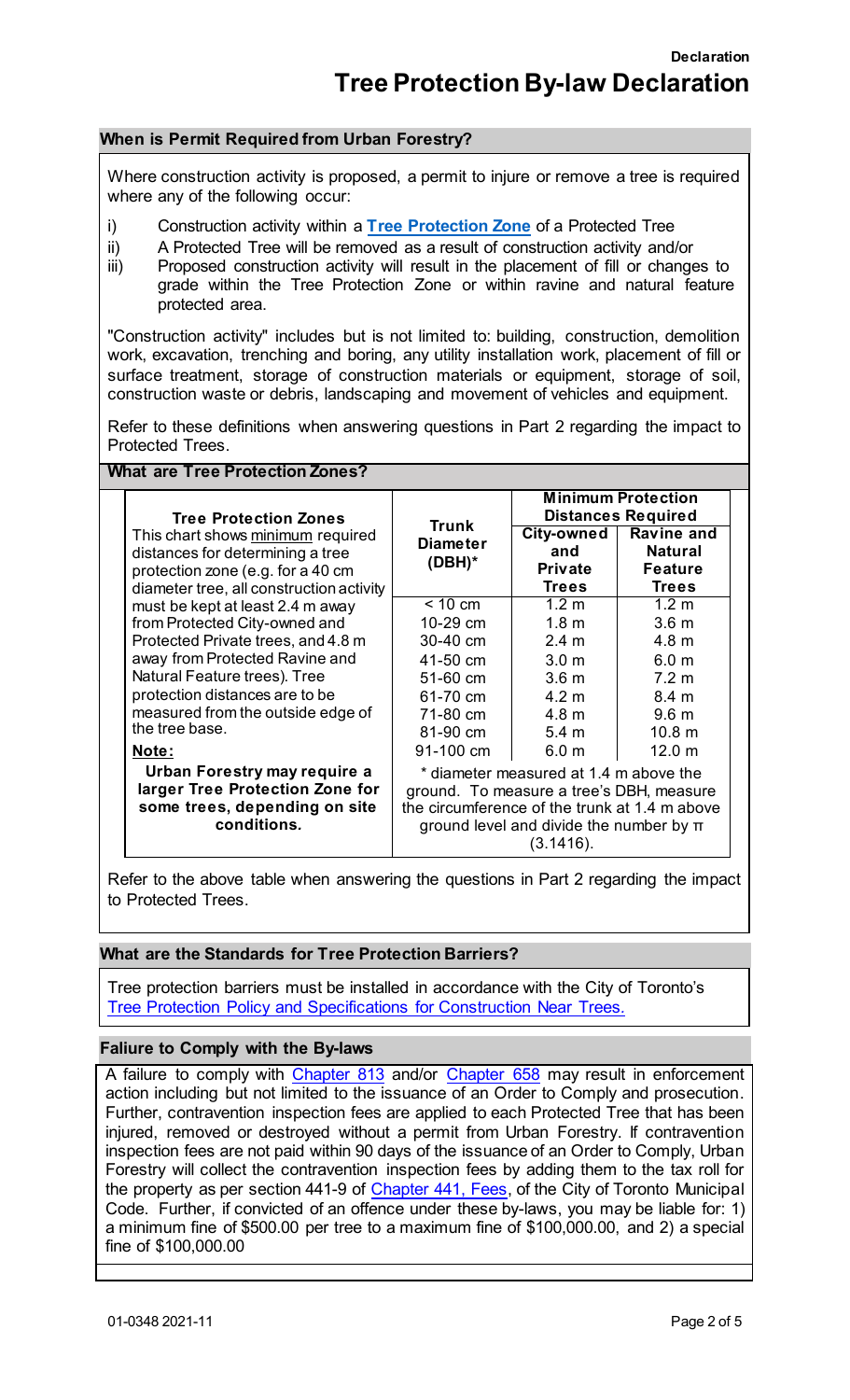## **Tree Protection By-law Declaration**

## **Part 2 – Project Information**

## **The Proposed Construction's Impact on Protected Trees**

| <b>Property Address</b><br>(Street Number, Street Name)                  |
|--------------------------------------------------------------------------|
| Date Application to Construct or Demolish<br>Filed with Toronto Building |
| <b>Work Description</b>                                                  |
|                                                                          |
|                                                                          |

#### **Property Owner Information**

| Private Individual                                                                                                                                                                                         |                    | Corporation / Partnership (for corporation/partnership<br>representative please insert business contact information |                    |  |  |               |
|------------------------------------------------------------------------------------------------------------------------------------------------------------------------------------------------------------|--------------------|---------------------------------------------------------------------------------------------------------------------|--------------------|--|--|---------------|
| First Name                                                                                                                                                                                                 |                    | Last Name                                                                                                           |                    |  |  |               |
|                                                                                                                                                                                                            |                    |                                                                                                                     |                    |  |  |               |
| Check this box if first Name and Last name do not apply to you because you have<br>either a registered Birth Certificate or Change of Name Certificate bearing a Single<br>Name. Provide your Single Name. |                    |                                                                                                                     |                    |  |  |               |
| Single name                                                                                                                                                                                                |                    |                                                                                                                     |                    |  |  |               |
| <b>Street</b>                                                                                                                                                                                              | <b>Street Name</b> |                                                                                                                     |                    |  |  | Suite/Unit    |
| <b>Number</b>                                                                                                                                                                                              |                    |                                                                                                                     |                    |  |  | <b>Number</b> |
| City/Town                                                                                                                                                                                                  |                    |                                                                                                                     | <b>Postal Code</b> |  |  | Province      |
| <b>Telephone Number</b>                                                                                                                                                                                    |                    | Mobile Number                                                                                                       |                    |  |  |               |
| Email                                                                                                                                                                                                      |                    |                                                                                                                     |                    |  |  |               |

#### **Impact to Protected Trees**

| 1. Will the proposed construction activity occur within the Tree Protection Zone of a:                                                                                                 |                      |  |  |  |
|----------------------------------------------------------------------------------------------------------------------------------------------------------------------------------------|----------------------|--|--|--|
| Protected Ravine and Natural Feature Tree?                                                                                                                                             | ∐Yes∏No              |  |  |  |
| Protected City-Owned Tree?<br>-                                                                                                                                                        | l__ Yes∏<br>l No     |  |  |  |
| <b>Protected Private Tree?</b>                                                                                                                                                         | ∐Yes∐No              |  |  |  |
| 2. Will the proposed construction activity require removal of a:                                                                                                                       |                      |  |  |  |
| Protected Ravine and Natural Feature Tree?                                                                                                                                             | $\Box$ Yes $\Box$ No |  |  |  |
| Protected City-Owned Tree?<br>-                                                                                                                                                        | $\Box$ Yes $\Box$ No |  |  |  |
| <b>Protected Private Tree?</b>                                                                                                                                                         | ∏ Yes∐ No            |  |  |  |
| 3. Will any proposed construction activity result in placement of fill or changes to<br>grade within a Ravine/Natural Feature Protected Area or within a Tree Protection<br>Zone of a: |                      |  |  |  |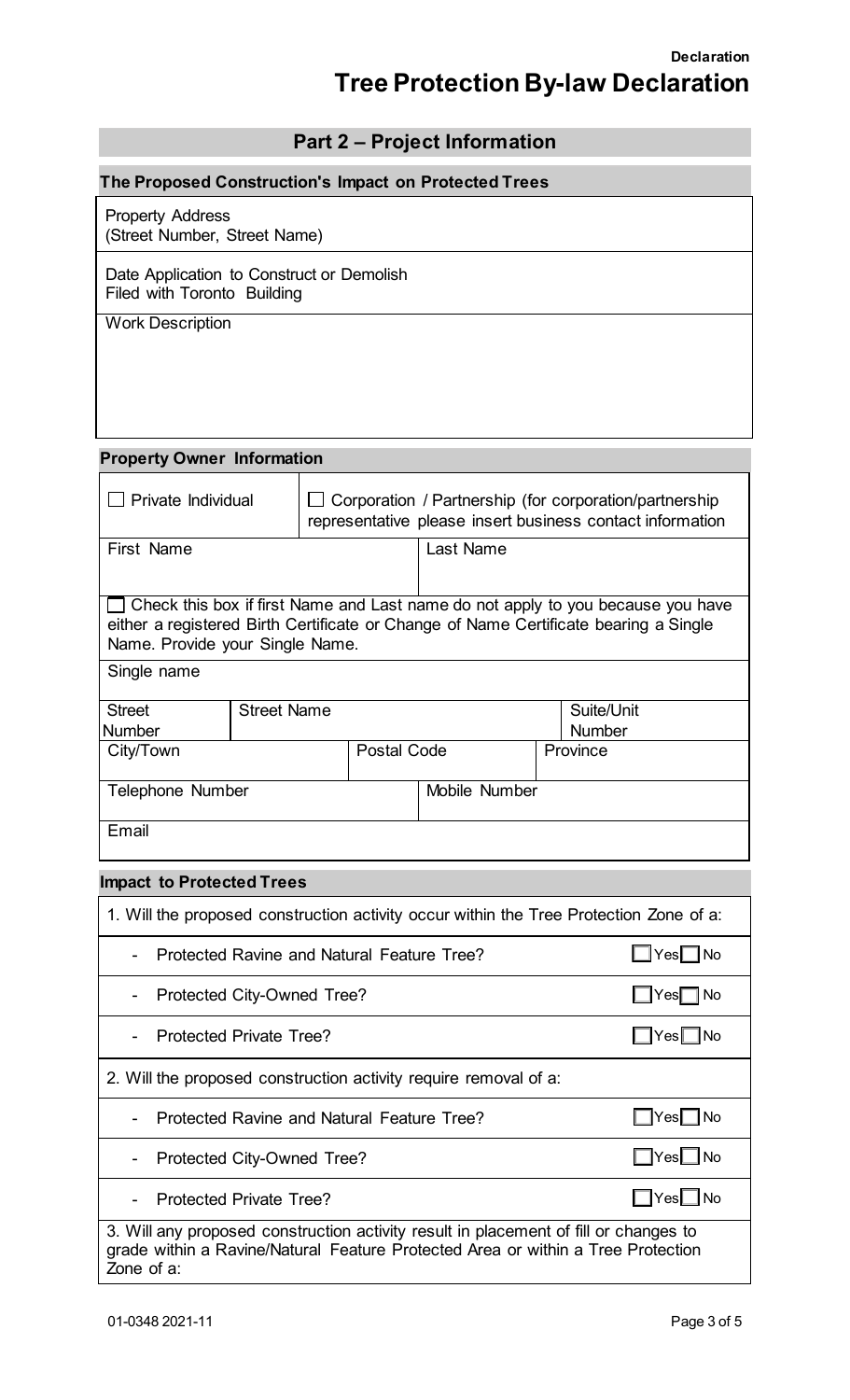**Declaration**

# **Tree Protection By-law Declaration**

| Protected Ravine and Natural Feature Tree?                                                                                                                                                                                                                                                                                                                                                                                                                                                                                               | ∏Yes∏ No                   |  |  |  |
|------------------------------------------------------------------------------------------------------------------------------------------------------------------------------------------------------------------------------------------------------------------------------------------------------------------------------------------------------------------------------------------------------------------------------------------------------------------------------------------------------------------------------------------|----------------------------|--|--|--|
| Protected City-Owned Tree?                                                                                                                                                                                                                                                                                                                                                                                                                                                                                                               | _ Yes∏ No                  |  |  |  |
| <b>Protected Private Tree?</b>                                                                                                                                                                                                                                                                                                                                                                                                                                                                                                           | $\bigcap$ Yes $\bigcap$ No |  |  |  |
| 4. If you answered "YES" to any of the above questions, then you are required<br>to submit an application to Urban Forestry to injure or destroy Protected Trees<br>under the related tree protection bylaw:<br>$\circ$ Article II of Chapter 813, Trees in the case of Protected Private Trees<br><b>Article III of Chapter 813, Trees in the case of Protected City-Owned</b><br>$\circ$<br>Trees; or<br>$\circ$ Chapter 658, Ravine and Natural Feature Protection in the case of<br><b>Protected Ravine and Natural Feature Tree</b> |                            |  |  |  |
| Have you already submitted an application to Urban Forestry to injure or destroy a<br><b>Protected Tree?</b>                                                                                                                                                                                                                                                                                                                                                                                                                             |                            |  |  |  |
| $\square$ Yes $\square$ No                                                                                                                                                                                                                                                                                                                                                                                                                                                                                                               |                            |  |  |  |
| If yes, on what date was the application submitted? Date:                                                                                                                                                                                                                                                                                                                                                                                                                                                                                |                            |  |  |  |
| 5. Will an application to the Committee of Adjustment be made or has an application<br>to the Committee of Adjustment been made?                                                                                                                                                                                                                                                                                                                                                                                                         |                            |  |  |  |
| $\square$ Yes $\square$ No                                                                                                                                                                                                                                                                                                                                                                                                                                                                                                               |                            |  |  |  |
| If yes, have you obtained Urban Forestry clearance in connection with the<br>Committee of Adjustment application?                                                                                                                                                                                                                                                                                                                                                                                                                        |                            |  |  |  |
| $\Box$ Yes $\Box$ No                                                                                                                                                                                                                                                                                                                                                                                                                                                                                                                     |                            |  |  |  |
| If yes, on what date did you receive Urban Forestry clearance?                                                                                                                                                                                                                                                                                                                                                                                                                                                                           |                            |  |  |  |
| Date:                                                                                                                                                                                                                                                                                                                                                                                                                                                                                                                                    |                            |  |  |  |
| Part 3 - Declarations of the owner                                                                                                                                                                                                                                                                                                                                                                                                                                                                                                       |                            |  |  |  |
| I, (property owner's name)                                                                                                                                                                                                                                                                                                                                                                                                                                                                                                               |                            |  |  |  |
| declare the following:                                                                                                                                                                                                                                                                                                                                                                                                                                                                                                                   |                            |  |  |  |
| I am the owner of the property referred to above.                                                                                                                                                                                                                                                                                                                                                                                                                                                                                        |                            |  |  |  |
| I have read and I understand the information regarding the protection of Protected<br>Trees set out in this Declaration Form and in Chapters 813, Trees, and Chapter 658,<br>Ravine and Natural Feature Protection;                                                                                                                                                                                                                                                                                                                      |                            |  |  |  |
| I understand that as the owner of the subject property, I am responsible for all<br>construction activity on the property;                                                                                                                                                                                                                                                                                                                                                                                                               |                            |  |  |  |
| I understand that it is unlawful to injure or destroy a Protected Tree without a permit<br>from Urban Forestry;                                                                                                                                                                                                                                                                                                                                                                                                                          |                            |  |  |  |
| The information provided in Part 2 of this Declaration Form is true and accurate; and                                                                                                                                                                                                                                                                                                                                                                                                                                                    |                            |  |  |  |
|                                                                                                                                                                                                                                                                                                                                                                                                                                                                                                                                          |                            |  |  |  |